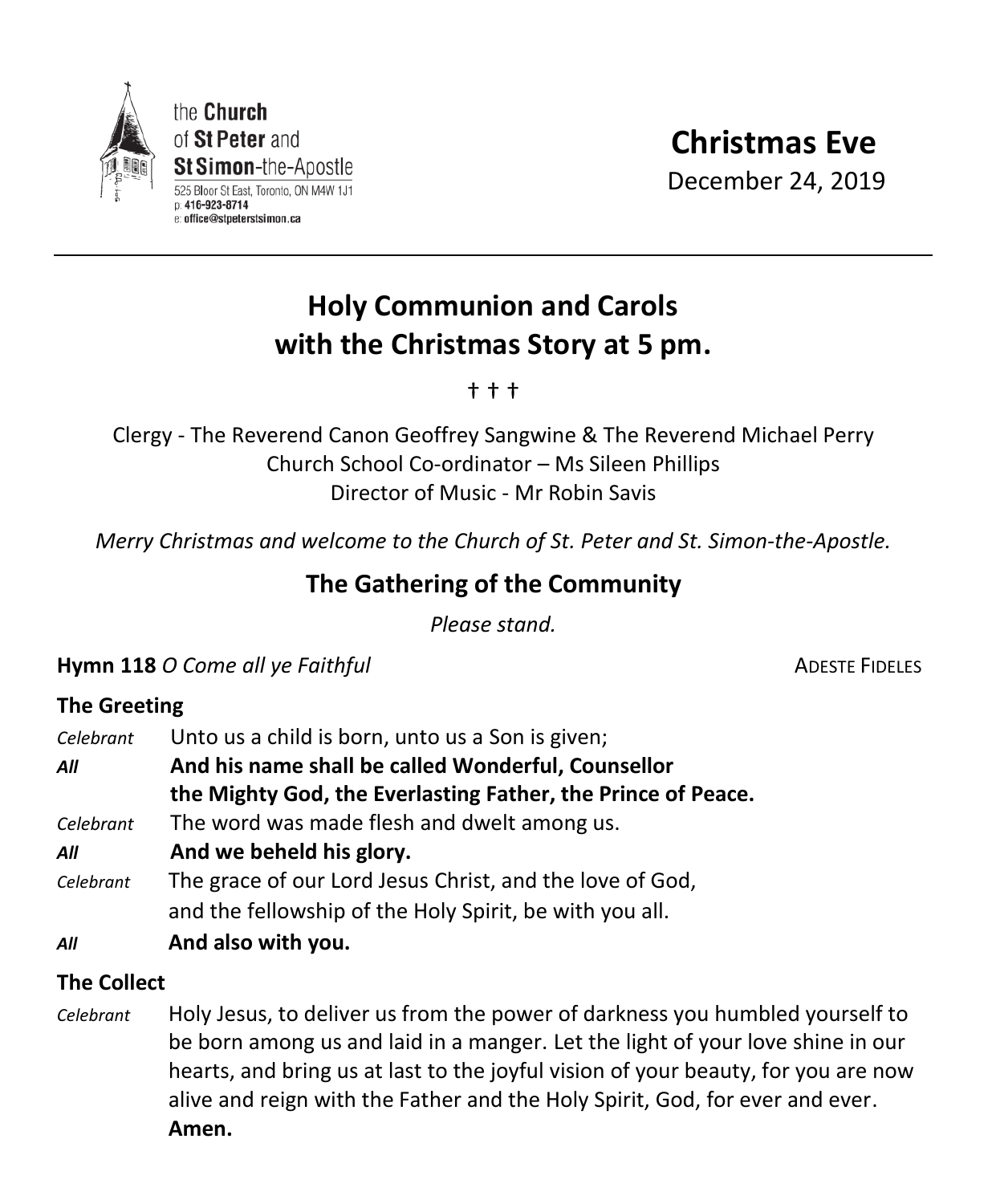# **Christmas Story: "The Friendly Beasts"**

#### **The Prayers** *Please kneel or stand.*

*Leader* Christ, who was born in a stable, give courage to all who are homeless. In your mercy

*All* **Hear our prayer.**

*Leader* Christ who fled into Egypt, give comfort to all refugees. In your mercy,

*All* **Hear our prayer.**

*Leader* Christ, who fasted in the desert, give relief to all who are hungry. In your mercy,

- *All* **Hear our prayer.**
- *Leader* Christ, who hung in agony on the cross, give strength to all who suffer. In your mercy,
- *All* **Hear our prayer.**
- *Leader* Christ, who lived and died to save us, give us your mercy and forgiveness. In your mercy,
- *All* **Hear our prayer.**

*Please stand.*

#### **The Peace**

*Celebrant* The peace of the Lord be always with you.

#### *All* **And also with you.**

*We invite you to share a sign of peace with those near you – a handshake, slight bow or other form of greeting. Please respect those who wish not to shake hands.*

# **Celebration of the Eucharist**

**Hymn 136** *While Shepherds Watched their Flocks* WINCHESTER NEW

#### **Prayer over the Gifts & Great Thanksgiving**

*Celebrant* God of peace, your Son Jesus Christ has reconciled us to you. May all we offer you today renew us as members of your household. We ask this in his name. **Amen.**

*Celebrant* The Lord be with you.

*People* **And also with you.**

*Celebrant* Lift up your hearts.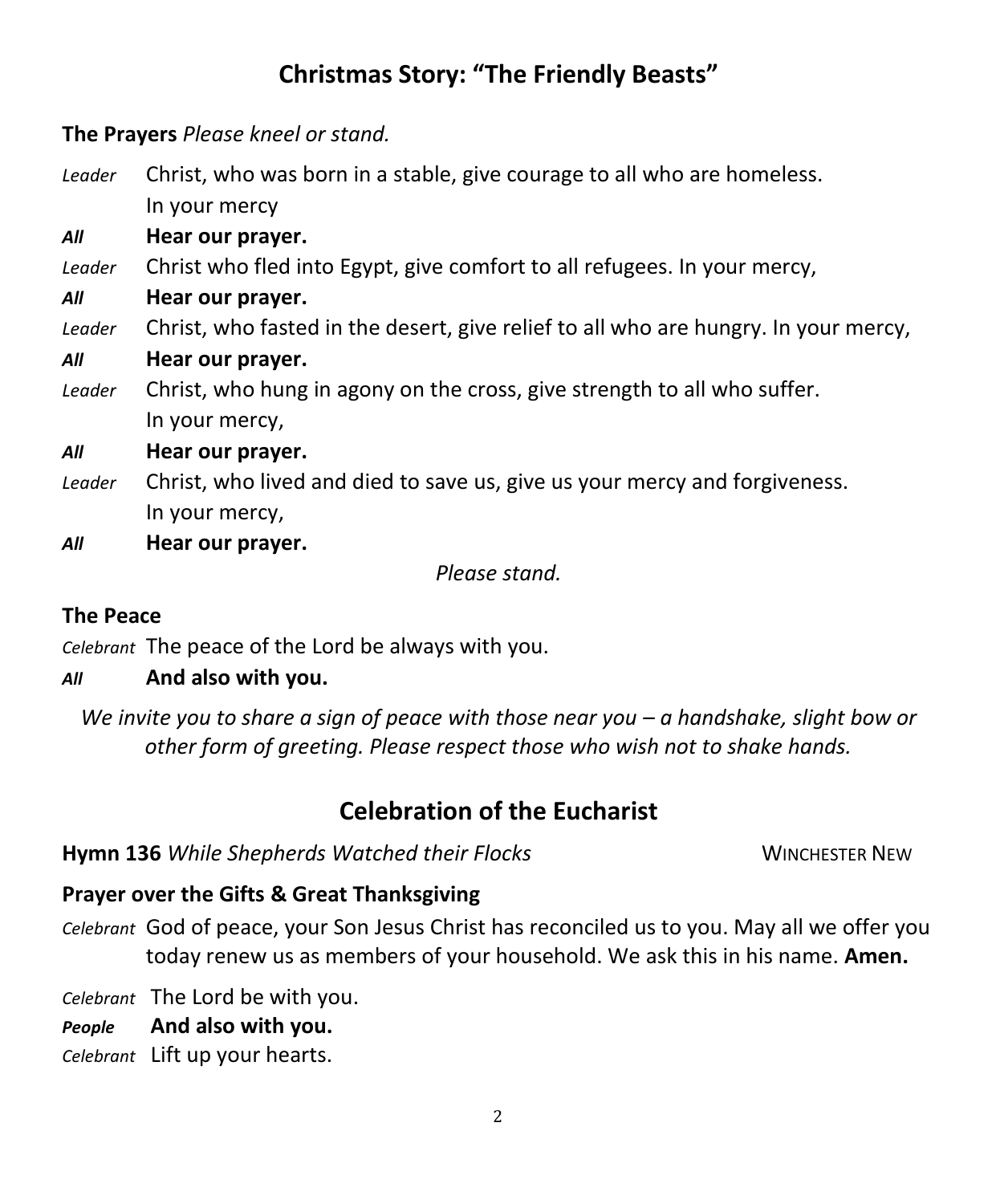## *People* **We lift them to the Lord.**

*Celebrant* Let us give thanks to the Lord our God.

- *People* **It is right to give our thanks and praise.**
- *Celebrant* We give you thanks and praise, almighty God, for the gift of a world full of wonder, and for our life which comes from you. By your power you sustain the universe.

## *People* **Glory to you for ever and ever.**

- *Celebrant* You created us to love you with all our heart, and to love each other as ourselves, but we rebel against you by the evil that we do. In Jesus, your Son, you bring healing to our world and gather us into one great family. Therefore, with all who serve you on earth and in heaven, we praise your wonderful name, as we sing
- *All* **Holy, holy, holy Lord, God of power and might, heaven and earth are full of your glory. Hosanna in the highest. Blessed is he who comes in the name of the Lord. Hosanna in the highest.**
- *Celebrant* We give you thanks and praise, loving Father, because in sending Jesus, your Son, to us you showed us how much you love us. He cares for the poor and the hungry. He suffers with the sick and the rejected. Betrayed and forsaken, he did not strike back but overcame hatred with love. On the cross he defeated the power of sin and death. By raising him from the dead you show us the power of your love to bring new life to all your people.
- *People* **Glory to you for ever and ever**.
- *Celebrant* On the night before he gave up his life for us, Jesus, at supper with his friends, took bread, gave thanks to you, broke it, and gave it to them, saying, "Take this, all of you, and eat it: this is my body which is given for you." After supper, Jesus took the cup of wine, said the blessing, gave it to his friends, and said, "Drink this, all of you: this is the cup of my blood, the blood of the new and eternal covenant, which is shed for you and for many, so that sins may be forgiven. Do this in memory of me."

## *People* **Glory to you for ever and ever.**

*Celebrant* Gracious God, with this bread and wine we celebrate the death and resurrection of Jesus, and we offer ourselves to you in him. Send your Holy Spirit on us and on these gifts, that we may know the presence of Jesus in the breaking of bread, and share in the life of the family of your children.

## *People* **Glory to you for ever and ever.**

*Celebrant* Father, you call us to be your servants; fill us with the courage and love of Jesus,